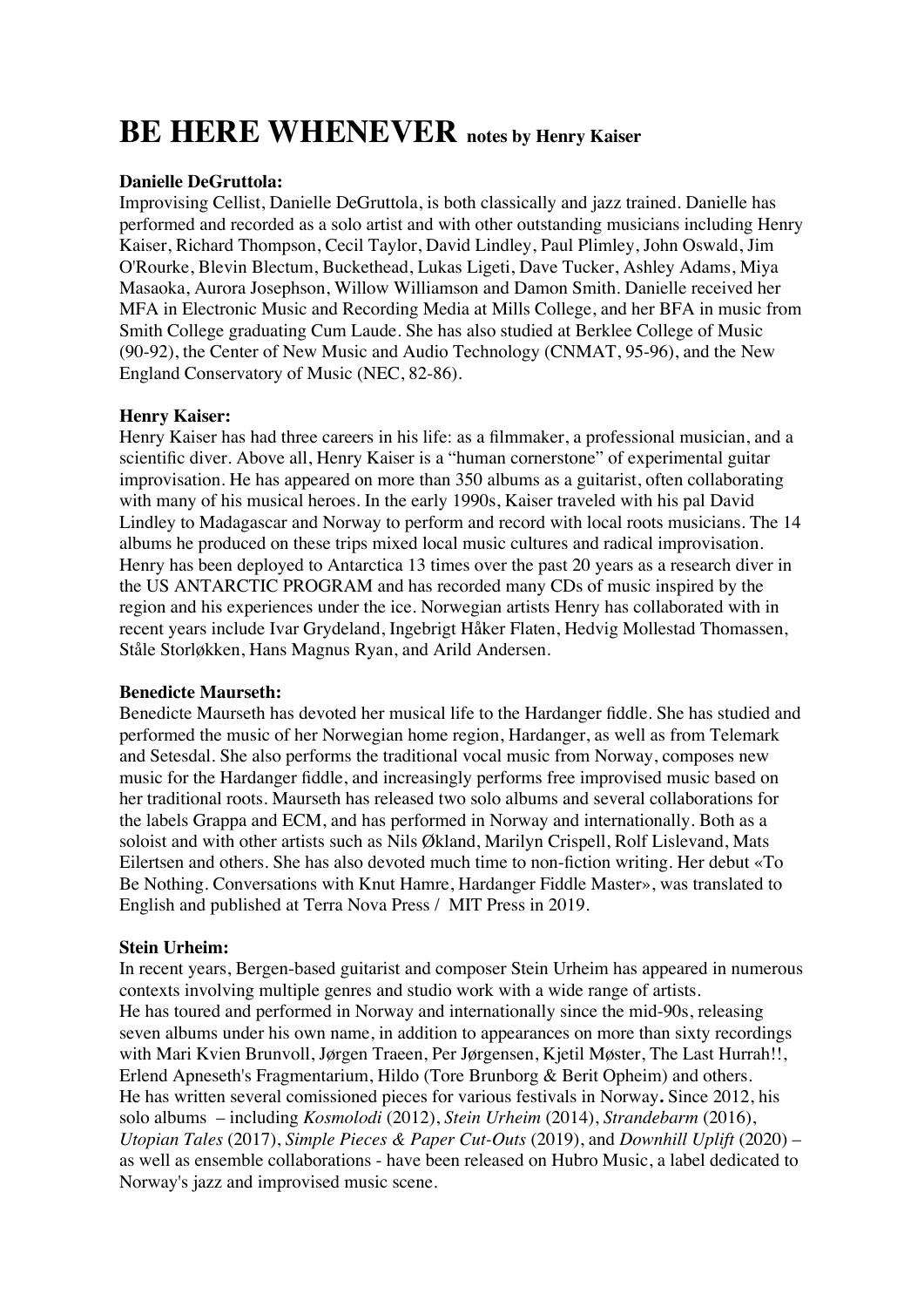## **HOW WE GOT THERE**

Back in 1991, when David Lindley and I traveled to the Big Red Island of Madagascar to record our series of A WORLD OUT OF TIME albums, we had some unusual and undeniable contact with Ancient Malagasy Ancestral Spirits. They told us that they were no longer in their tombs, but they were so old that they were part of the island's air, earth, and water. They told us they communicated with the ISLAND'S current inhabitants through cultural traditions – music, dance, song, poetry, art of all kinds – and they explained that they could speak directly to us Vazaha (strangers) because we did not have the sort of recent Madagascar ancestors who conversed noisily with the island's current Malagasy population. Too much background noise from the recent dead, they told us. The Spirits gave us a long series of instructions and tasks that resulted in a very successful series of recordings for the Shanachie label; a total of twelve albums that revealed the full spectrum of Malagasy music to the rest of the world.

Two years after the success of our first A WORLD OUT OF TIME release, Lindley and I had meticulously planned with Birger and Rammy (our co-producer and engineer from the Madagascar project) a trip to Central Asia to attempt a similar project there. A few weeks before our scheduled departure, the Malagasy Ancestral Spirits suddenly appeared simultaneously to Lindley and I in each of our respective California home kitchens and told us we must not go to Central Asia, where we would die. They told us to go to Norway instead. This was a totally unexpected development. Lindley and I spoke on the phone seconds later, after the Spirits left, confirming that we had each received the same message and assignment from the Ancient Ancestors.

While still on the phone with Lindley, I looked at my kitchen counter, where a new CD I had ordered from a Norwegian label lay. It was TRAMP by Knut Reiersrud. When David and I finished talking, I got Knut's number from Norwegian Information and called him. Knut answered and, when I introduced myself, he told me he was shocked because he was at that very moment playing A WORLD OUT OF TIME on his stereo. He held the phone up to the speaker and I heard the unmistakable moment in Rossy's AMBILANAO ZAHO when my guitar had channelled the sound of Indri Lemur vocalizations. The Indri is the voice of The Ancestors. Everything suddenly seemed pretty clear. With Knut's invaluable and diligent help we traveled to Norway a few weeks later and recorded the two CDs of our SWEET SUNNY NORTH project: collaborations with Norwegian musicians, structured similarly to our Malagasy recordings. This project was also a tremendous success. In January 2019, when I was last in Oslo, the Norwegian guitarist Ivar Grydeland told me that he was first exposed to Norwegian roots music through the SWEET SUNNY NORTH albums. It is funny and surprising how things come full circle sometimes!

And the cross-cultural circling continues with BE HERE WHENEVER. In the Autumn of 2019 I was contacted by Stein and Benedicte. They had been referred to me by Knut Reiersrud, who suggested they visit me at my home in Santa Cruz, California, during their upcoming USA travels. As an inveterate collaborator I suggested we record together. Since they came as a pair, in fact as husband and wife, I further suggested that we play as a quartet with cellist Danielle DeGruttola, with whom I have had a near telepathic musical rapport for about 30 years. I had missed the live sound of the Hardanger fiddle since that SWEET